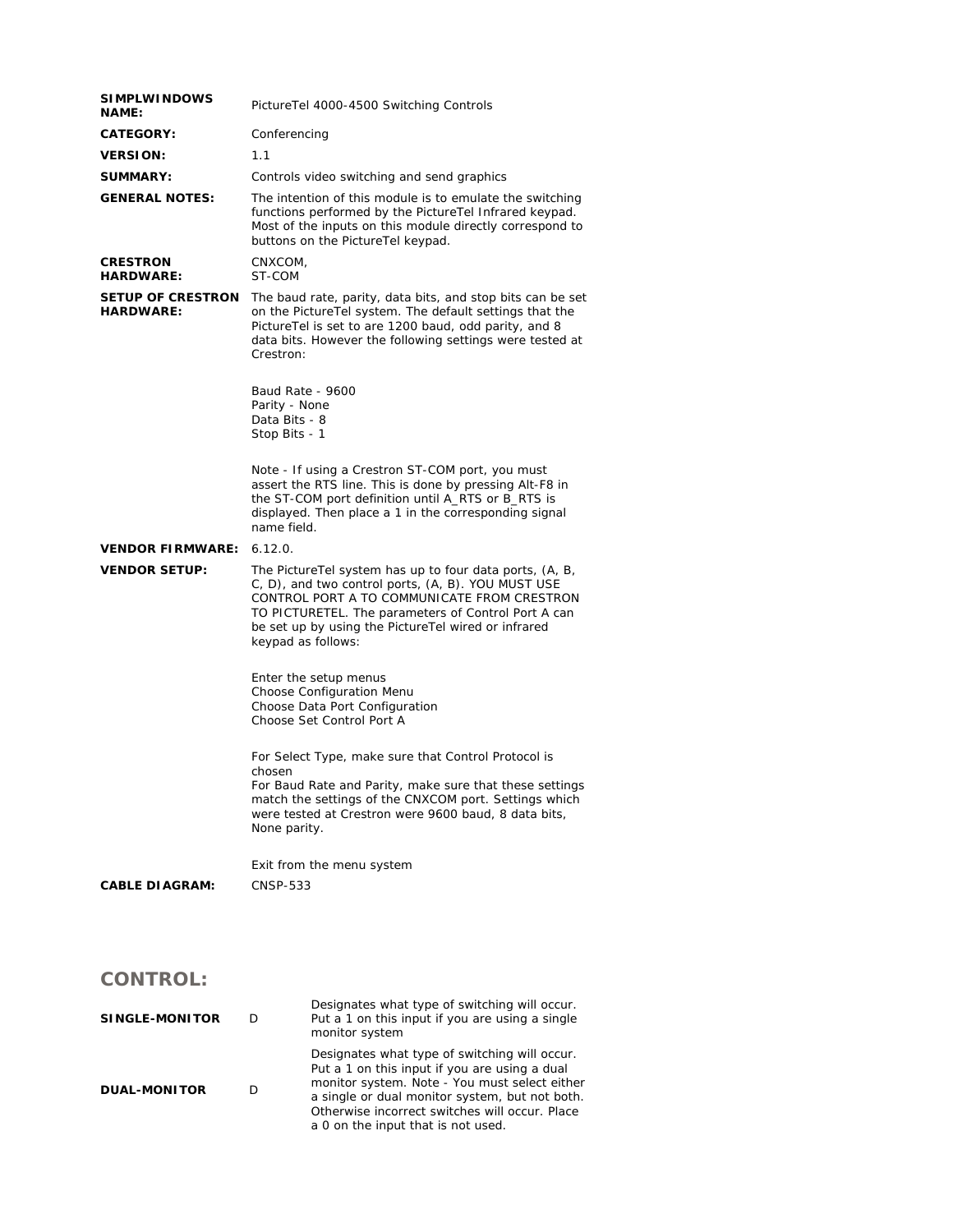| RECORD-NEAR-MODE D      |   | Put a 1 on this input if you intend to use the<br>VCR output of the codec for recording the<br>near end.                                                                                                                                                                                                           |
|-------------------------|---|--------------------------------------------------------------------------------------------------------------------------------------------------------------------------------------------------------------------------------------------------------------------------------------------------------------------|
| <b>RECORD-FAR-MODE</b>  | D | Put a 1 on this input if you intend to use the<br>VCR output of the codec for recording the far<br>end. You must select either record near or far<br>modes but not both. Otherwise incorrect<br>switches will occur. Also, recording will not<br>function at all unless this option is installed in<br>your codec. |
| <b>START-CONFERENCE</b> | D | Sets standard switch setup for the start of a<br>conference                                                                                                                                                                                                                                                        |
| PREVIEW-MAIN            | D | Preview the main camera                                                                                                                                                                                                                                                                                            |
| <b>PREVIEW-DOC</b>      | D | Preview the document camera                                                                                                                                                                                                                                                                                        |
| <b>PREVIEW-AUXA</b>     | D | Preview aux camera a                                                                                                                                                                                                                                                                                               |
| <b>PREVIEW-AUXB</b>     | D | Preview aux camera b                                                                                                                                                                                                                                                                                               |
| <b>PREVIEW-VCR</b>      | D | Preview the VCR                                                                                                                                                                                                                                                                                                    |
| <b>PREVIEW-SNAP</b>     | D | Preview the last graphic sent or received                                                                                                                                                                                                                                                                          |
| <b>PREVIEW-FAR-END</b>  | D | Preview the far end video                                                                                                                                                                                                                                                                                          |
| <b>SEND-LIVE-MAIN</b>   | D | Send the main camera video to the far end                                                                                                                                                                                                                                                                          |
| <b>SEND-LIVE-DOC</b>    | D | Send the doc camera video to the far end                                                                                                                                                                                                                                                                           |
| <b>SEND-LIVE-AUXA</b>   | D | Send the Aux A camera video to the far end                                                                                                                                                                                                                                                                         |
| <b>SEND-LIVE-AUXB</b>   | D | Send the Aux B camera video to the far end                                                                                                                                                                                                                                                                         |
| <b>SEND-LIVE-VCR</b>    | D | Send the VCR video to the far end                                                                                                                                                                                                                                                                                  |
| <b>SEND-STILL-MAIN</b>  | D | Send a high resolution snapshot of the main<br>camera                                                                                                                                                                                                                                                              |
| <b>SEND-STILL-DOC</b>   | D | Send a high resolution snapshot of the doc<br>camera                                                                                                                                                                                                                                                               |
| <b>SEND-STILL-AUXA</b>  | D | Send a high resolution snapshot of the Aux A<br>camera                                                                                                                                                                                                                                                             |
| <b>SEND-STILL-AUXB</b>  | D | Send a high resolution snapshot of the Aux B<br>camera                                                                                                                                                                                                                                                             |
| <b>SEND-STILL-VCR</b>   | D | Send a high resolution snapshot of the VCR                                                                                                                                                                                                                                                                         |
| <b>RECEIVE-MAIN</b>     | D | Allows you to receive the far end's main<br>camera video, if the far end has a PictureTel<br>system, and the main camera is available.                                                                                                                                                                             |
| <b>RECEIVE-DOC</b>      | D | Allows you to receive the far end's doc<br>camera video if the far end has a PictureTel<br>system, and the document camera is<br>available.                                                                                                                                                                        |
| <b>RECEIVE-AUXA</b>     | D | Allows you to receive the far end's aux a<br>camera video, if the far end has a PictureTel<br>system, ant the aux a camera is available.                                                                                                                                                                           |
| <b>RECEIVE-AUXB</b>     | D | Allows you to receive the far end's aux b<br>camera video, if the far end has a PictureTel<br>system, and the aux b camera is available.                                                                                                                                                                           |
| <b>RECEIVE-VCR</b>      | D | Allows you to receive the far end's VCR video,<br>if the far end has a PictureTel system, and the<br>VCR is available.                                                                                                                                                                                             |
|                         |   |                                                                                                                                                                                                                                                                                                                    |

 $\label{eq:2.1} \mathcal{L}(\mathcal{L}^{\text{max}}_{\mathcal{L}}(\mathcal{L}^{\text{max}}_{\mathcal{L}})) \leq \mathcal{L}(\mathcal{L}^{\text{max}}_{\mathcal{L}}(\mathcal{L}^{\text{max}}_{\mathcal{L}}))$ 

## **FEEDBACK:**

| <b>PTEL-TX\$</b> | Serial data string to be routed to a CNXCOM |
|------------------|---------------------------------------------|
|                  | or ST-COM                                   |